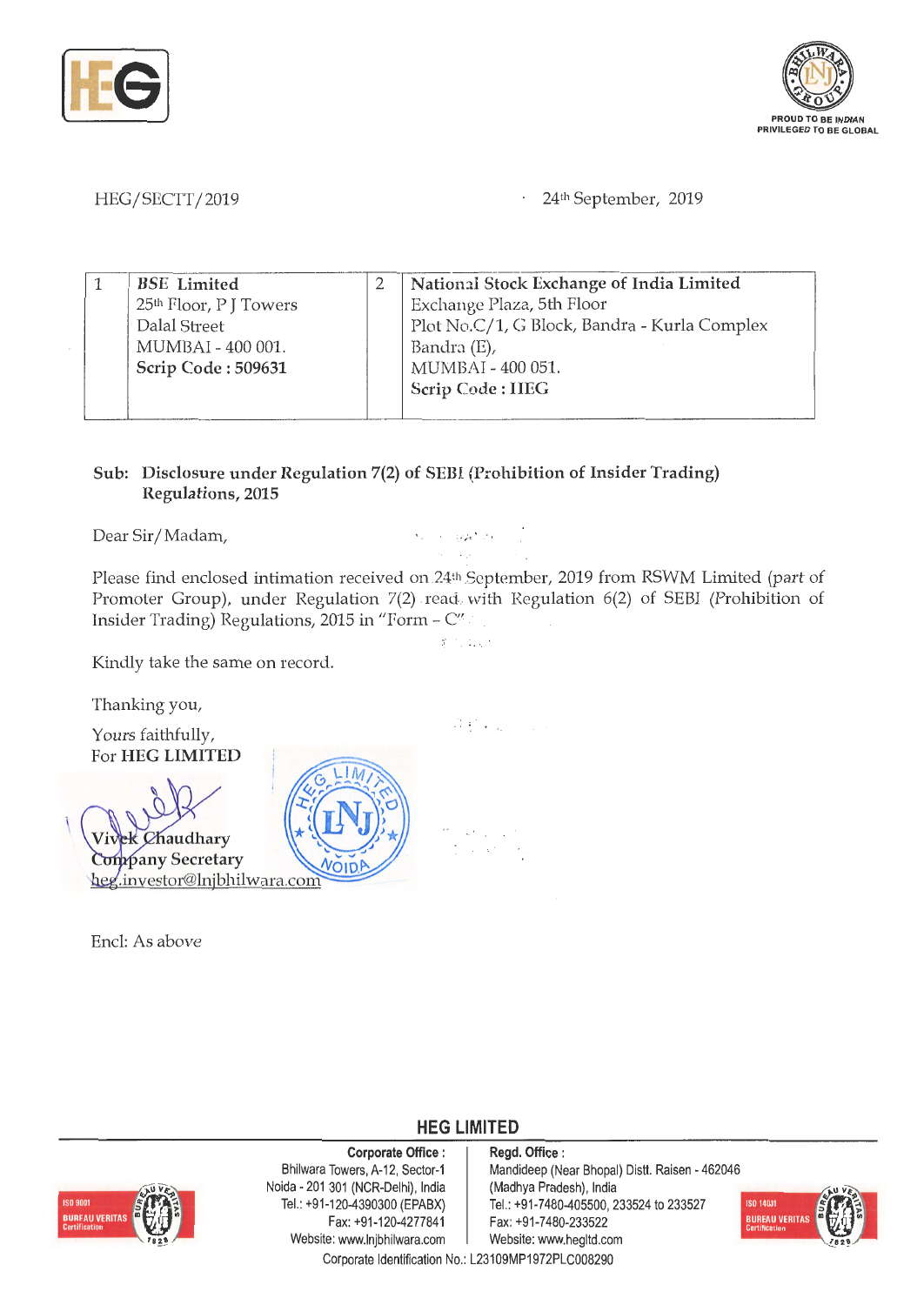



RSWM/ September 24, 2019

HEG Limited Bhilwara Towers, A-12, Sector-I, Noida-201301 UTTAR PRADESH

> **Sub.: Disclosure in Form C under Regulation** 7(2) of **the SEBI (Prohibition of Insider Trading) Regulations, 2015.**

Dear Sir,

Please find herewith Form "C" disclosure under Regulation 7(2) read with regulation 6(2) of the SEBI (Prohibition of Insider Trading) Regulations, 2015.

Kindly acknowledge receipt of the same.

Thanking you,

Yours faithfully, For **RSWM LIMITED** 

lenble

**SURENDER GUPTA COMPANY SECRETARY** 

Encl.: As above

(Formerly Rajasthan Spinning & Weaving Mills Limited)

**Corporate Office** : Bhilwara Towers, A-12, Sector-1 Noida - 201 301 (NCR-Delhi), India Tel: +91-1 20-4390300 (EPABX) Fax: +91-120-4277841 Website: www.rswm.in GSTIN: 09AAACR9700M1Z1

**Regd. Office:**  Kharigram, Post Office Gulabpura - 311 021 Distt. Bhilwara, (Rajasthan), India Tel: +91-1483-223144 to 223150, 223478 Fax: +91-1483-223361, 223479 Website: www.lnjbhilwara.com GSTIN: 08AAACR9700M1Z3

Corporate Identification Number: L17115RJ1960PLC008216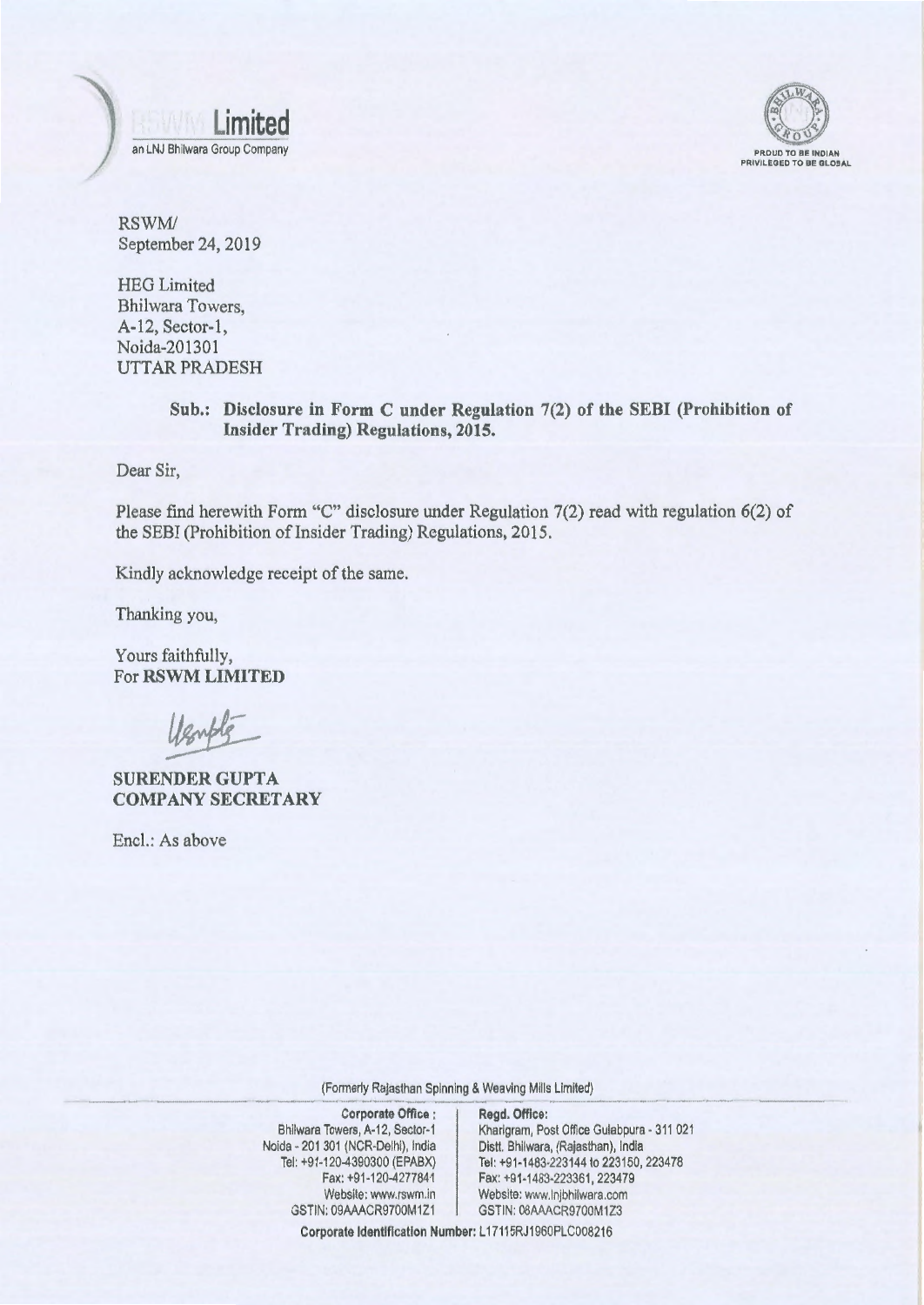**FORM C** 

SEBI (Prohibition of Insider Trading) Regulations, 2015 [Regulation 7 (2) read with Regulation 6(2) - Continual disclosure]

Name of the company: HEG LIMITED ISIN of the company: INE545A01016

Details of change in holding of Securities of Promoter, Employee or Director of a listed company and other such persons as mentioned in Regulation 6(2).

| Name, PAN, CIN/DIN, & address<br>with contact nos                                                                                                                                                  | Category of<br>Person<br>(Promoters/<br>KMP /<br>Directors /<br>Immediate<br>relative to $l$<br>others etc) | Securities held prior to<br>Securities acquired/Disposed<br>acquisition / disposal                     |                                       |                                                                                                          |                |                |                                                                                 | Securities held post<br>acquisition/disposal                                                           |                                     | Date of allotment<br>advice/-acquisition-of<br>shares/ sale of shares<br>specify |            | Mode of<br>acquisition /<br>disposal (on<br>market/public/<br>rights/<br>preferential<br>offer / off<br>market/ Inter-<br>se transfer,<br>ESOPs etc.) |                    |
|----------------------------------------------------------------------------------------------------------------------------------------------------------------------------------------------------|-------------------------------------------------------------------------------------------------------------|--------------------------------------------------------------------------------------------------------|---------------------------------------|----------------------------------------------------------------------------------------------------------|----------------|----------------|---------------------------------------------------------------------------------|--------------------------------------------------------------------------------------------------------|-------------------------------------|----------------------------------------------------------------------------------|------------|-------------------------------------------------------------------------------------------------------------------------------------------------------|--------------------|
|                                                                                                                                                                                                    |                                                                                                             | Type of<br>security<br>$(For eq. -$<br>Shares,<br>Warrants,<br>Converti<br>ble<br>Debentur<br>es etc.) | No. and<br>$%$ of<br>shareh<br>olding | Type of<br>security<br>(For eg. -<br>Shares,<br>Warran<br>ts,<br>Convert<br>ible<br>Debent<br>ures etc.) | No             | Value*         | Transact<br>ion Type<br>(Buy/<br>Sale/<br>Pledge /<br><b>Revokel</b><br>Invoke) | Type of<br>security<br>(For eg. $-$<br>Shares,<br>Warrants.<br>Converti<br>ble<br>Debentur<br>es etc.) | No. and %<br>of<br>shareholdi<br>ng | From                                                                             | To         |                                                                                                                                                       |                    |
|                                                                                                                                                                                                    | $\overline{2}$                                                                                              | $\overline{3}$                                                                                         | 4                                     | 5                                                                                                        | $6\phantom{.}$ | $\overline{7}$ | 8                                                                               | 9                                                                                                      | 10 <sup>°</sup>                     | 11                                                                               | 12         | 13                                                                                                                                                    | 14                 |
| <b>RSWM Limited</b><br>CIN No.-<br>L17115RJ1960PLC008216.<br>PAN No.- AAACR9700M<br>Address:<br>Kharigram, Post Office<br>Gulabpura-311021, Distt. Bhilwara<br>Rajasthan<br>Ph No.-+91-120-4390300 | Member of<br>Promoter<br>Group                                                                              | Equity<br><b>Shares</b>                                                                                | 3,96,277<br>1.03%                     | Equity<br><b>Shares</b>                                                                                  | 11,419         | 1,43,02,163.40 | Sale                                                                            | Equity<br><b>Shares</b>                                                                                | 3,84,858<br>1.00%                   | 20-09-2019                                                                       | 20-09-2019 | 24-09-2019                                                                                                                                            | <b>Market Sale</b> |
|                                                                                                                                                                                                    |                                                                                                             | Equity<br><b>Shares</b>                                                                                | 3,84,858<br>1.00%                     | Equity<br><b>Shares</b>                                                                                  | 3,200          | 40.04.743.83   | Sale                                                                            | Equity<br><b>Shares</b>                                                                                | 3,81,658<br>0.99%                   | 20-09-2019                                                                       | 20-09-2019 | 24-09-2019                                                                                                                                            | <b>Market Sale</b> |

Note: "Securities" shall have the meaning as defined under regulation  $2(1)(i)$  of SEBI (Prohibition of Insider Trading) Regulations, 2015.